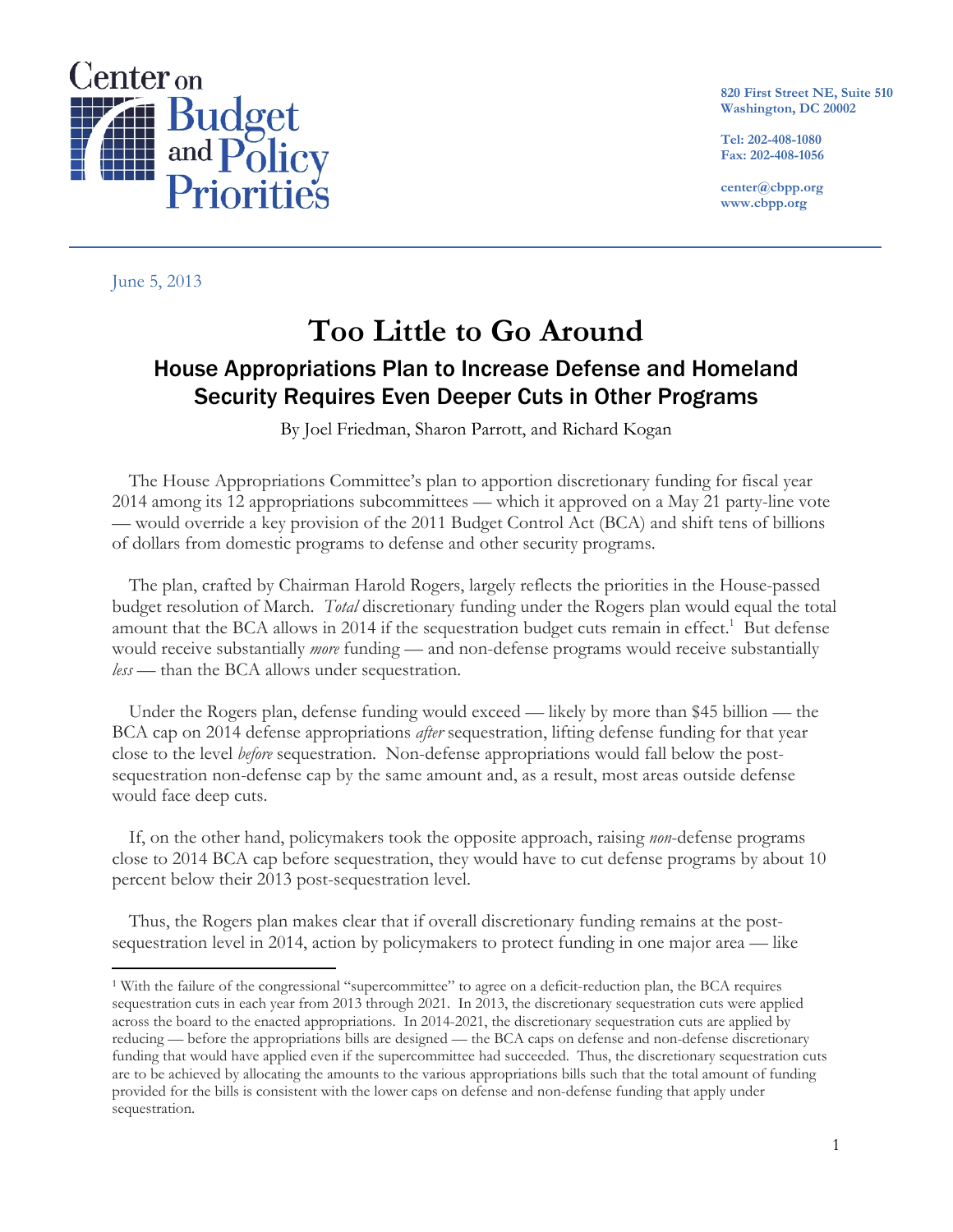defense — will require much deeper cuts in other areas. In short, the fundamental problem is that the overall funding level for discretionary programs under sequestration is too low.

A far better approach than the Rogers plan would be to replace sequestration with a balanced package of spending cuts and revenue increases and fund discretionary programs at the BCA levels for 2014 *without* sequestration. The President's budget and the Senate-passed budget resolution both take this approach. A broader budget agreement — not the implementation of sequestration — is what the President and Congress envisioned when they enacted the BCA.

Under the Rogers plan, the bill covering the Departments of Education, Health and Human Services, and Labor

### Figure 1 House Appropriations Plan Would Cut Domestic Spending, Raise Defense and Security, Compared to Current Levels

2014 discretionary funding by House appropriations subcommittee compared to 2013 funding after sequestration



would cut funding for these departments *nearly 20 percent below the 2013 level under sequestration.* The bills funding the Interior Department, the Environmental Protection Agency, and the State Department would cut funding 14 percent below the 2013 post-sequestration level. (See Figure 1.) These reductions are in nominal terms; once inflation is taken into account, the reductions are still larger.

The fact that the Rogers plan's cuts in domestic programs are much deeper than those already occurring under sequestration in 2013 is particularly striking given that the current cuts are causing significant reductions in public services and delays in key public investments and are affecting everything from medical research to weather forecasting to Head Start to Meals on Wheels.

In addition, the non-defense cuts under the Rogers plan would constitute the *fourth wave* of everdeepening cuts in these programs in the past few years. First, policymakers cut these programs in the fiscal year 2011 appropriations bills as part of an agreement to avert a government shutdown. Second, they made additional cuts by enacting the BCA, with its strict spending caps, as part of an agreement to avert a default. Sequestration added a third tranche of cuts.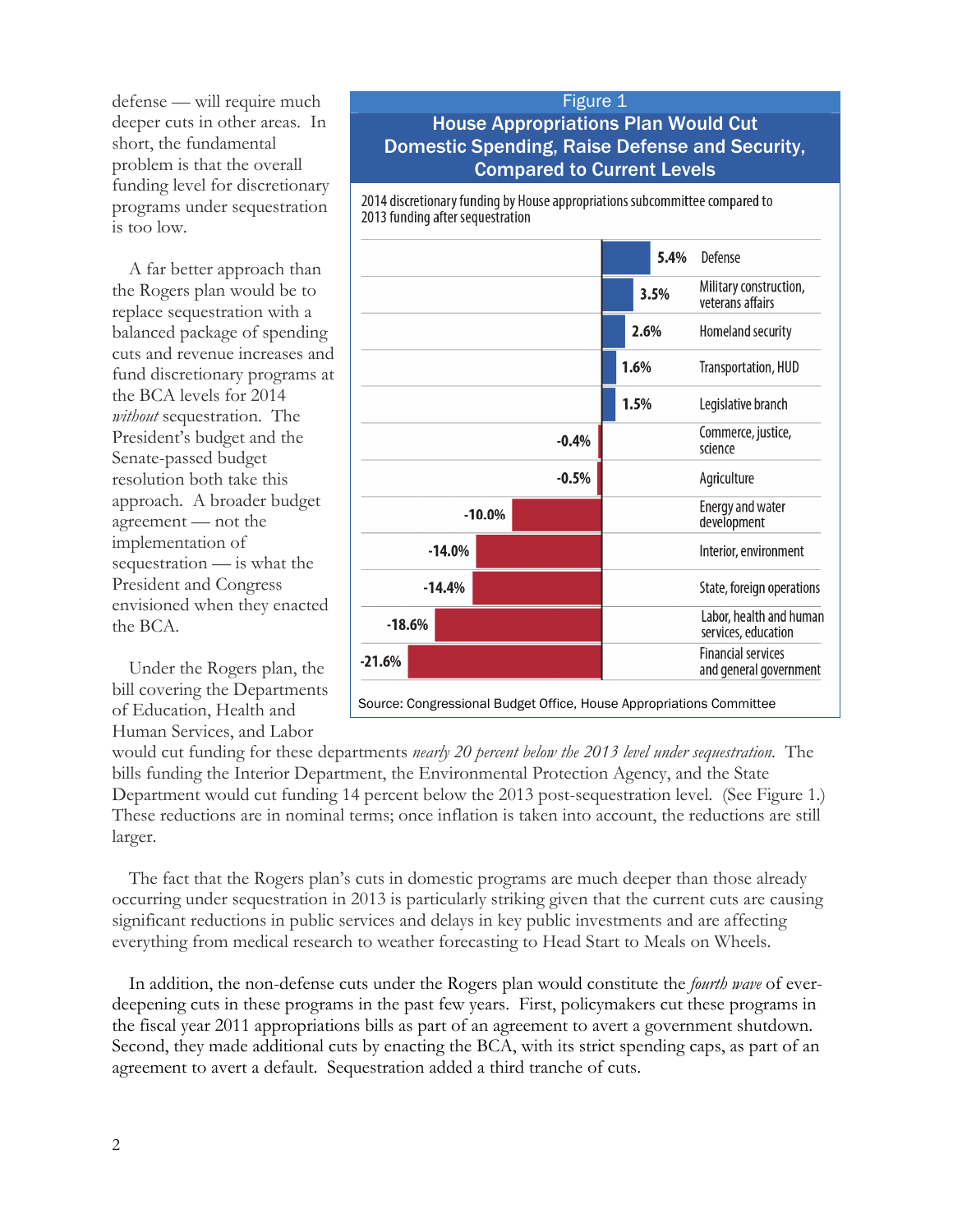Figure 2 shows the cumulative impact of each wave of cuts. The cuts made in 2011 reduced non-defense discretionary funding by 7 percent relative to 2010 levels, adjusted for inflation.<sup>2</sup> The BCA deepened these cuts. The BCA caps would cut 2014 non-defense discretionary funding by 12 percent *before* sequestration, and 18 percent after sequestration, relative to 2010 levels adjusted for inflation.<sup>3</sup>

The Rogers proposal would add large new cuts on top of the first three waves of already-deep reductions. The overall impact would be remarkable. For example, under the Rogers plan, total 2014 appropriations for education, health and human services programs, employment, job training, and other Labor Department programs would be roughly 30 percent below the 2010 level, adjusted for inflation.

However, funding for defense — even with the increases Chairman Rogers provides — is still a few billion dollars *below* the level called for in

-



the House-passed budget, as well as in the President's budget and the Senate-passed budget.

Chairman Rogers himself may not believe that the overall funding that his plan provides for defense and non-defense discretionary programs for 2014 represents sound policy. He stated in announcing the allocations: "It is my sincere hope that the House and Senate can come together on a sustainable budget compromise to replace sequestration and establish a responsible, single House and Senate top line discretionary budget number."<sup>4</sup>

#### Plan Would Increase Defense, Cut Non-Defense Programs Outside Security

Under the congressional budget process, the House Appropriations Committee sets funding allocations (known as "302(b)" allocations, referring to a subsection of budget law) for each of the 12 appropriations subcommittees. Then, each subcommittee writes an appropriations bill that divides its allocation among the programs under its jurisdiction.

 $2^{2}$  Each year, CBO constructs a baseline based on the funding provided for that year. For example, after the 2010 appropriations were completed, CBO constructed a baseline showing the funding required to maintain the 2010 level of services in each future year. We use these CBO baselines to compare funding levels in 2010, 2011, and under the 2014 caps in 2014 dollars.

<sup>&</sup>lt;sup>3</sup> The 2010 level does not reflect the temporary funding provided by the Recovery Act, which increased 2009 appropriations but was not part of 2010 appropriations.

<sup>4</sup> Kerry Young, "Appropriations Chair Rogers Wants Sequester Deal 'ASAP,' " CQ Roll Call, May 21, 2013.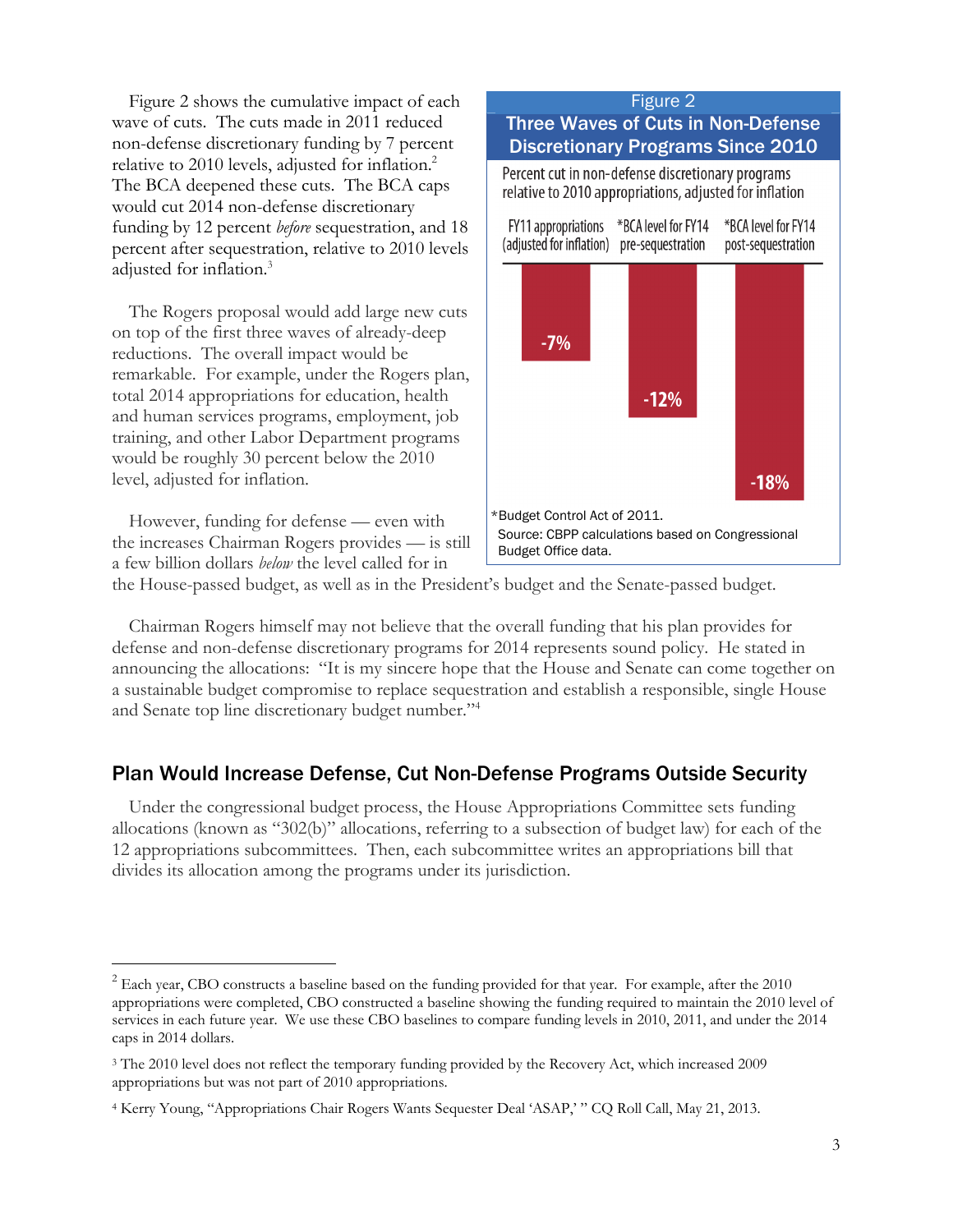Under the BCA, overall discretionary funding for 2014 is capped at \$1.058 trillion. Sequestration lowers that total by \$91 billion, to \$967 billion<sup>5</sup> — nearly 2 percent below the post-sequestration 2013 funding level.

The BCA sets separate caps for defense and non-defense discretionary funding that, when combined, equal the overall discretionary cap. The Rogers plan adheres to the \$967 billion overall post-sequestration cap level for 2014 but likely exceeds the defense cap by \$45 billion or more.<sup>6</sup> It offsets this breach by cutting non-defense discretionary funding below the non-defense cap by a like amount. Thus, although Chairman Rogers stated that "This is the hand that sequestration has dealt us, and we have no choice but to try and make the best of what we have," his allocations *change* the hand he was dealt, shifting tens of billions of dollars from non-defense programs to defense.

As Table 1 shows, the Rogers plan includes the following:

- An increase of 5.4 percent or \$26 billion over the 2013 post-sequestration level in programs funded by the Defense appropriations bill. (This figure excludes costs associated with the wars in Iraq and Afghanistan, which are not subject to the BCA funding limits.)
- Increases of 3.5 percent and 2.6 percent, respectively (relative to the 2013 post-sequestration levels), for the appropriations bills covering some other security-related programs: the Military Construction-Veterans Affairs bill and the Homeland Security bills. (The Rogers allocations also include a 1.5 percent funding increase for the bill that funds congressional operations, such as staff salaries and building maintenance.)
- Cuts in aggregate of 12 percent below the 2013 post-sequestration levels in all other appropriations bills, to accommodate the above increases while remaining within the overall \$967 billion post-sequestration funding ceiling. Funding for the Agriculture and Commerce-Justice-Science bills would be close to flat relative to the post-sequestration 2013 level, but other bills would see deep cuts: a 22 percent cut for Financial Services, a 19 percent cut for Labor-Health and Human Services-Education, a 14 percent cut for both the State-Foreign

-

<sup>5</sup> In February the Congressional Budget Office (CBO) estimated that sequestration would lower the total discretionary cap for 2014 to \$966.4 billion; that amount was included in the House-passed budget resolution. On April 10 the Office of Management and Budget) OMB, which is by law in charge of the official estimates of the caps, published a figure of \$966.9 billion, and on May 20 OMB corrected that figure (after finding some technical errors) to \$967.5 billion, which therefore constitutes the legally binding total. The Rogers 302(b) allocations were based on the now-outdated \$966.9 billion figure.

<sup>6</sup> It isn't possible to precisely measure the amount by which the Rogers plan raises defense funding above the postsequestration cap set by the BCA because the committee has not provided overall totals for defense and non-defense discretionary funding. It has provided funding for each appropriations bill, but a small share of defense funding is provided outside the Defense appropriations bill in *other* appropriations bills, like the Energy and Water bill. Thus, we cannot determine precise numbers for total "defense" funding under the Rogers plan that we can compare to the defense funding provided in 2013 or to what is available in 2014 under the BCA's post-sequestration defense level. However, the committee has released not only the funding total for the Defense appropriations bill but also details for the Military Construction-Veterans Affairs and Homeland Security bills. Together, those pieces accounted for more than 95 percent of total defense funding in 2013. Under the Rogers plan, they would receive an increase of about 5 percent relative to the 2013 post-sequestration level. If the remaining pieces of defense funding were simply funded at last year's post-sequestration level, then total defense funding would exceed the 2014 BCA post-sequestration level by nearly \$47 billion.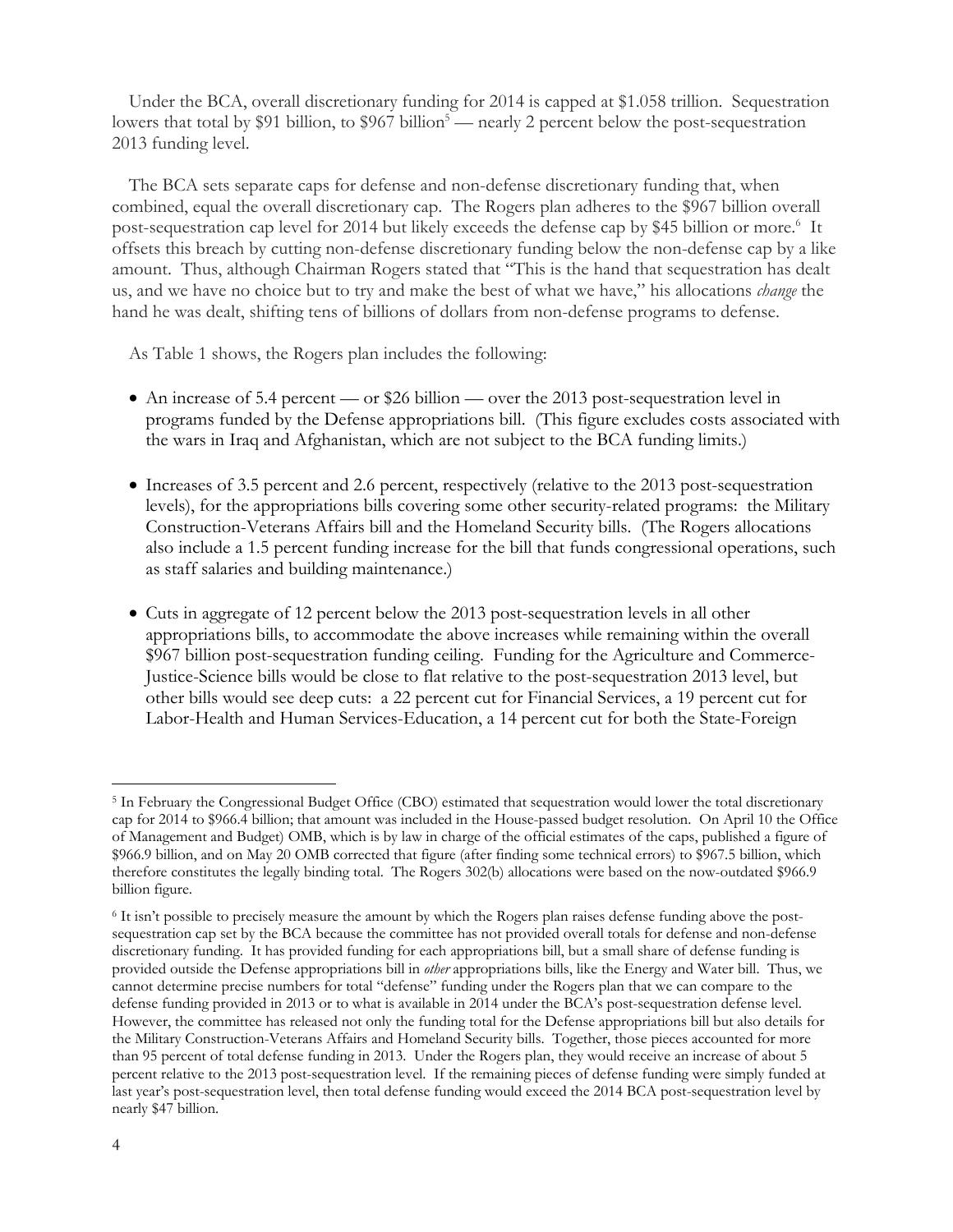| Table 1                                                                                                |                                    |                                    |                              |                                                   |                                                   |  |  |  |
|--------------------------------------------------------------------------------------------------------|------------------------------------|------------------------------------|------------------------------|---------------------------------------------------|---------------------------------------------------|--|--|--|
| <b>Discretionary Funding Levels, by Appropriations Subcommittee:</b>                                   |                                    |                                    |                              |                                                   |                                                   |  |  |  |
| 2013 Levels and 2014 House Appropriations Committee Allocations                                        |                                    |                                    |                              |                                                   |                                                   |  |  |  |
|                                                                                                        | $($$ in billions)                  |                                    |                              | (Percent difference)                              |                                                   |  |  |  |
|                                                                                                        | 2013<br>excluding<br>sequestration | 2013<br>including<br>sequestration | 2014<br>House<br>allocations | 2014 House vs.<br>2013 excluding<br>sequestration | 2014 House vs.<br>2013 including<br>sequestration |  |  |  |
| <b>Agriculture</b>                                                                                     | 20.7                               | 19.5                               | 19.5                         | $-5.9%$                                           | $-0.5%$                                           |  |  |  |
| Commerce, Justice,<br><b>Science</b>                                                                   | 50.1                               | 47.0                               | 46.8                         | $-6.5%$                                           | $-0.4%$                                           |  |  |  |
| <b>Defense</b>                                                                                         | 517.5                              | 486.3                              | 512.5                        | $-1.0%$                                           | 5.4%                                              |  |  |  |
| <b>Energy and Water</b><br>Development                                                                 | 36.2                               | 33.8                               | 30.4                         | $-16.0%$                                          | $-10.0%$                                          |  |  |  |
| <b>Financial Services and</b><br><b>General Government</b>                                             | 23.0                               | 21.6                               | 17.0                         | $-26.1%$                                          | $-21.6%$                                          |  |  |  |
| <b>Homeland Security</b>                                                                               | 39.8                               | 38.0                               | 39.0                         | $-2.1%$                                           | 2.6%                                              |  |  |  |
| <b>Interior, Environment</b>                                                                           | 29.8                               | 28.2                               | 24.3                         | $-18.5%$                                          | $-14.0%$                                          |  |  |  |
| Labor, Health and Human<br>Services, Education                                                         | 156.5                              | 149.6                              | 121.8                        | $-22.2%$                                          | $-18.6%$                                          |  |  |  |
| <b>Legislative Branch</b>                                                                              | 4.3                                | 4.1                                | 4.1                          | $-3.6%$                                           | 1.5%                                              |  |  |  |
| <b>Military Construction,</b><br><b>Veterans Affairs</b>                                               | 71.8                               | 70.8                               | 73.3                         | 2.1%                                              | 3.5%                                              |  |  |  |
| <b>State, Foreign Operations</b>                                                                       | 41.6                               | 39.8                               | 34.1                         | $-17.9%$                                          | $-14.4%$                                          |  |  |  |
| Transportation, HUD*                                                                                   | 46.6                               | 43.4                               | 44.1                         | $-5.3%$                                           | 1.6%                                              |  |  |  |
| <b>Total</b>                                                                                           | 1,037.8                            | 982.4                              | 966.9                        | $-6.8%$                                           | $-1.6%$                                           |  |  |  |
| *Transportation, HUD,<br>excluding housing loan<br>guarantee programs                                  | 62.7                               | 59.5                               | 56.6                         | $-9.8$                                            | $-5.1$                                            |  |  |  |
| Note: 2013 figures include CBO re-estimates of enacted appropriations (see Appendix for more details). |                                    |                                    |                              |                                                   |                                                   |  |  |  |
| Source: Congressional Budget Office, House Appropriations Committee                                    |                                    |                                    |                              |                                                   |                                                   |  |  |  |

Operations bill and the Interior-Environment bill, and a 10 percent cut for Energy and Water Development.<sup>7</sup>

## Plan Highlights Inadequacy of Overall Funding Under Sequestration

 $\overline{a}$ 

As explained above, the Rogers plan funds defense at a level close to the cap that the BCA sets for defense in 2014 if sequestration is *not* in effect and cuts non-defense programs by tens of billions of dollars more in order to stay within the overall post-sequestration ceiling. If policymakers took the opposite approach, raising *non*-defense programs close to the pre-sequestration 2014 BCA cap,

<sup>7</sup> Although Table 1 shows that funding for the Transportation-HUD bill in the Rogers plan is 1.6 percent above the 2013 level after sequestration, that figure is misleading because of substantial changes from 2013 to 2014 in the estimated amount of receipts from the housing loan guarantee programs run by the Federal Housing Administration (FHA) and the Government National Mortgage Association (GNMA). FHA and GNMA receipts, which serve as budgetary offsets that reduce the net funding level in the bill, are projected to be \$3.7 billion *lower* in 2014 than in 2013, thereby distorting the comparison between the two years. When these receipts are removed from the bill totals in order to provide an apples-to-apples comparison and convey a more accurate picture of how the remaining HUD and Transportation programs would fare (as shown in the note on Table 1), then the funding for the rest of HUD and the Department of Transportation declines by 5.1 percent between the 2013 post-sequestration level and the 2014 level in the Rogers plan.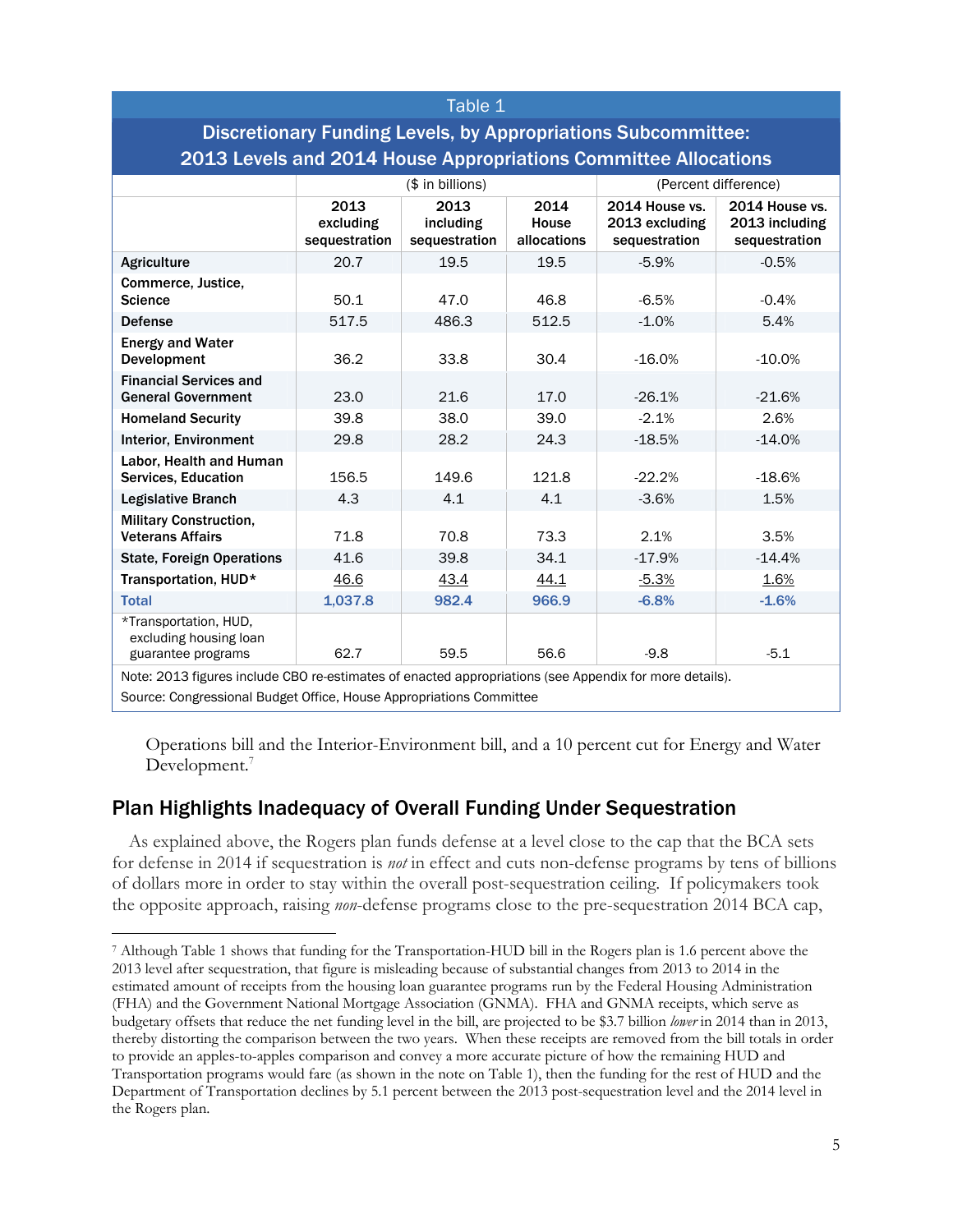they would have to cut defense programs by about 10 percent below their 2013 post-sequestration level. Neither approach is workable. The fundamental problem is that the overall funding level for discretionary programs under sequestration is too low.

Indeed, policymakers never intended sequestration to go into effect — it was a "stick" designed to force the "supercommittee" and Congress to agree on a deficit-reduction plan. Thus, in some respects, the 2013 funding levels in the final appropriations bill *before* sequestration reflect Congress's preferred funding levels under the BCA. If one compares the Rogers plan to the 2013 *pre*sequestration funding levels, his domestic program cuts are still more dramatic, totaling 22 percent for the Departments of Labor, Health and Human Services, and Education; 18 percent for environmental programs and the Department of Interior; and 18 percent for the State Department and other (non-military) foreign operations, even before inflation is taken into account.

Policymakers designed the BCA sequestration to require equal cuts in defense and non-defense programs (including the entitlements that are subject to sequestration, such as Medicare) in order to place pressure on both parties to reach a bipartisan deficit-reduction compromise. The pressure on Republicans was to come in large part from sequestration's defense cuts. By largely undoing the defense sequestration cuts, the Rogers plan would undercut the bipartisan balance that the BCA's sequestration provisions were designed to produce. Thus, the Rogers plan would likely reduce pressure on Republican members to seek a compromise to replace sequestration with a deficitreduction package that secures savings elsewhere in the budget and provides more funding in 2014 and future years for discretionary programs than are provided under sequestration.

 Even so, the size of the *non*-defense cuts in the Rogers plan appears to be raising concerns among some House Republicans. Several, including Chairman Rogers, were quoted when these allocations were approved as stating that the domestic cuts under the Rogers plan would be difficult to pass and could have negative real-world consequences. Chairman Rogers reiterated that sequestration should be replaced, saying, "It needs to be done in the very near term so that these types of devastating cuts do not carry forward into the next fiscal year."8 Rep. Tom Cole (R-OK) noted, "Some people seem to think that there's so much that can be cut but it won't have any impact on national parks or on federal employment in my area or on my military installations. . . . Some of them will be very happy with it, until it shows up in their district."<sup>9</sup>

#### Funding Levels in Rogers Plan Below President's and Senate's Levels

Defense funding under the Rogers plan, though significantly above the 2014 post-sequestration BCA cap level, is still modestly *below* the 2013 pre-sequestration level and the level called for in the House-passed budget resolution, the President's budget, and the Senate budget resolution; all three of those plans fund defense at the 2014 *pre-*sequestration BCA level.10

The President's budget and the Senate budget resolution can provide more funding for both defense and non-defense programs than the Rogers plan because they would replace sequestration with a more balanced package that contains other spending cuts and revenue increases.

 $\overline{a}$ 

<sup>8</sup> Kerry Young, "Appropriations Chair Rogers Wants Sequester Deal 'ASAP,' " CQ Roll Call, May 21, 2013.

<sup>9</sup> Brian Faler, "Appropriators: Get Ready to Be Shocked," Bloomberg Government, May 20, 2013.

<sup>&</sup>lt;sup>10</sup> The pre-sequestration level for defense in 2013 and 2014 is roughly \$552 billion in both years. Sequestration lowers the defense cap by \$54 billion in 2014. As noted, the Rogers plan provides at least \$45 billion more than the postsequestration levels, but appears to fall somewhat short of the pre-sequestration level for defense.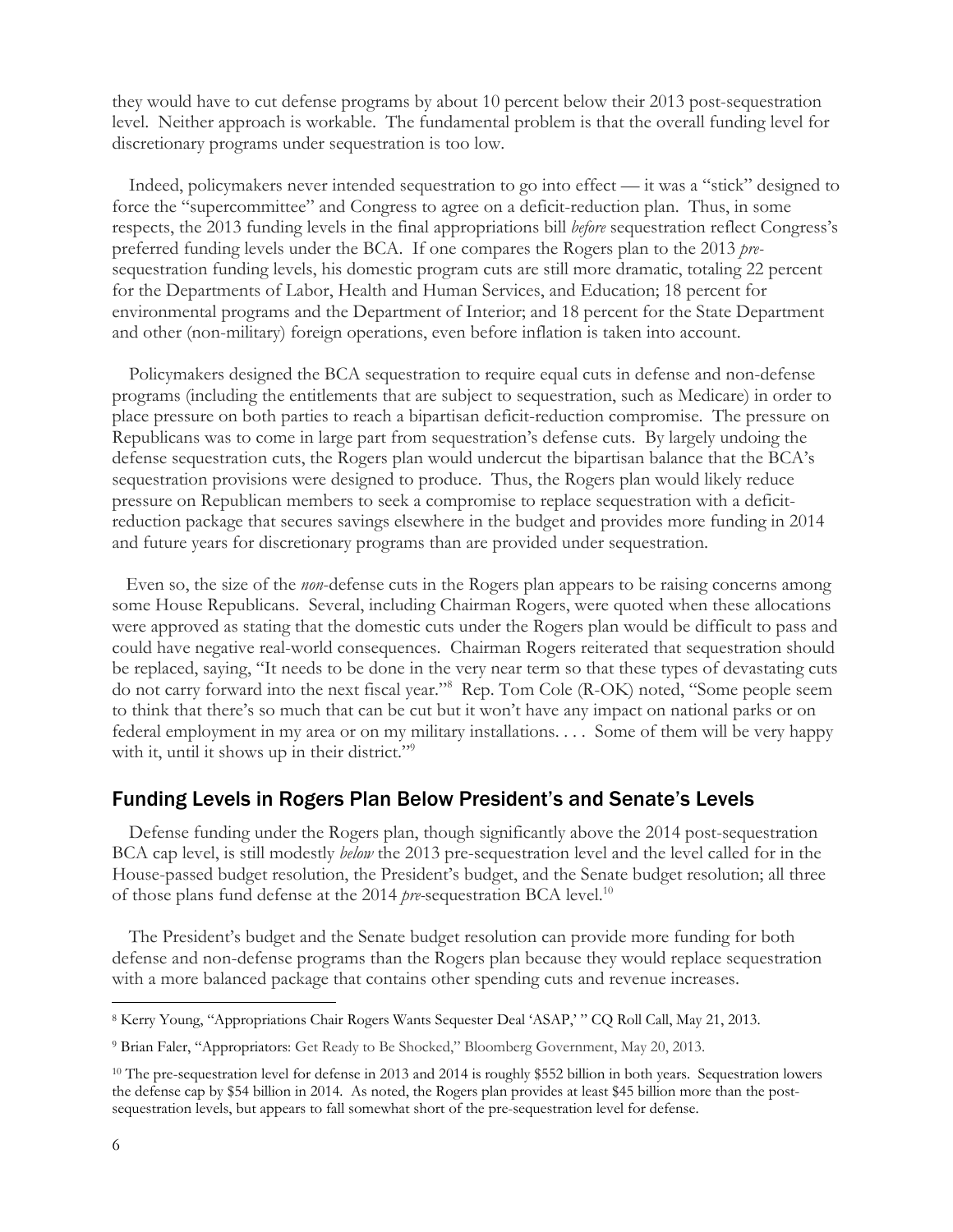#### Table 2

## Discretionary Funding Levels, by Appropriations Subcommittee: 2014 President's Budget and House Appropriations Committee Allocations

| (\$ in billions)                                         |                |                           |                              |               |  |  |  |  |  |
|----------------------------------------------------------|----------------|---------------------------|------------------------------|---------------|--|--|--|--|--|
|                                                          | 2014 President | 2014 House<br>allocations | House vs. President's budget |               |  |  |  |  |  |
|                                                          | (CBO estimate) |                           | (dollars)                    | (percent)     |  |  |  |  |  |
| Agriculture                                              | 20.0           | 19.5                      | $-0.5$                       | $-2.6%$       |  |  |  |  |  |
| Commerce, Justice, Science                               | 51.2           | 46.8                      | $-4.3$                       | $-8.5%$       |  |  |  |  |  |
| <b>Defense</b>                                           | 517.0          | 512.5                     | $-4.5$                       | $-0.9%$       |  |  |  |  |  |
| <b>Energy and Water Development</b>                      | 34.5           | 30.4                      | $-4.1$                       | $-11.8%$      |  |  |  |  |  |
| <b>Financial Services and General</b><br>Government      | 23.4           | 17.0                      | $-6.5$                       | $-27.6%$      |  |  |  |  |  |
| <b>Homeland Security</b>                                 | 39.0           | 39.0                      | $-0.0$                       | $-0.1%$       |  |  |  |  |  |
| <b>Interior, Environment</b>                             | 30.0           | 24.3                      | $-5.7$                       | $-19.1%$      |  |  |  |  |  |
| Labor, Health and Human<br>Services, Education           | 165.8          | 121.8                     | $-44.0$                      | $-26.5%$      |  |  |  |  |  |
| <b>Legislative Branch</b>                                | 4.5            | 4.1                       | $-0.4$                       | $-8.5%$       |  |  |  |  |  |
| <b>Military Construction, Veterans</b><br><b>Affairs</b> | 74.7           | 73.3                      | $-1.4$                       | $-1.8%$       |  |  |  |  |  |
| <b>State, Foreign Operations</b>                         | 47.9           | 34.1                      | $-13.8$                      | $-28.8%$      |  |  |  |  |  |
| <b>Transportation, HUD</b>                               | <u>51.6</u>    | <u>44.1</u>               | $-7.5$                       | <u>-14.5%</u> |  |  |  |  |  |
| <b>Total</b>                                             | 1,059.5        | 966.9                     | $-92.6$                      | $-8.7%$       |  |  |  |  |  |

Note: The President's budget levels reflect CBO estimates of the President's proposals, including a proposal to reclassify \$1.4 billion in transportation-related funding from discretionary to mandatory. CBO estimates that total discretionary funding under the President's budget would be slightly above the 2014 BCA pre-sequestration cap level; OMB projects the total would be just below that level.

Source: Congressional Budget Office, House Appropriations Committee

The Senate has not yet released its subcommittee allocations for 2014, but the Congressional Budget Office (CBO) has estimated the funding provided by the President's budget by appropriations subcommittee. Table 2 shows the funding for each subcommittee under the Rogers plan relative to the President's budget.

Even under the President's funding levels, which are designed to conform with the presequestration BCA caps, discretionary funding would be substantially below its level in fiscal year 2010, the last year before Fiscal Commission co-chairs Alan Simpson and Erskine Bowles released their report and Congress began cutting discretionary funding. Since that time, Congress has enacted legislation cutting discretionary funding by \$1.6 trillion over the 2014-2023 period even without counting any sequestration savings. Overall discretionary funding under the President's budget would be 10 percent below the 2010 level, adjusted for inflation.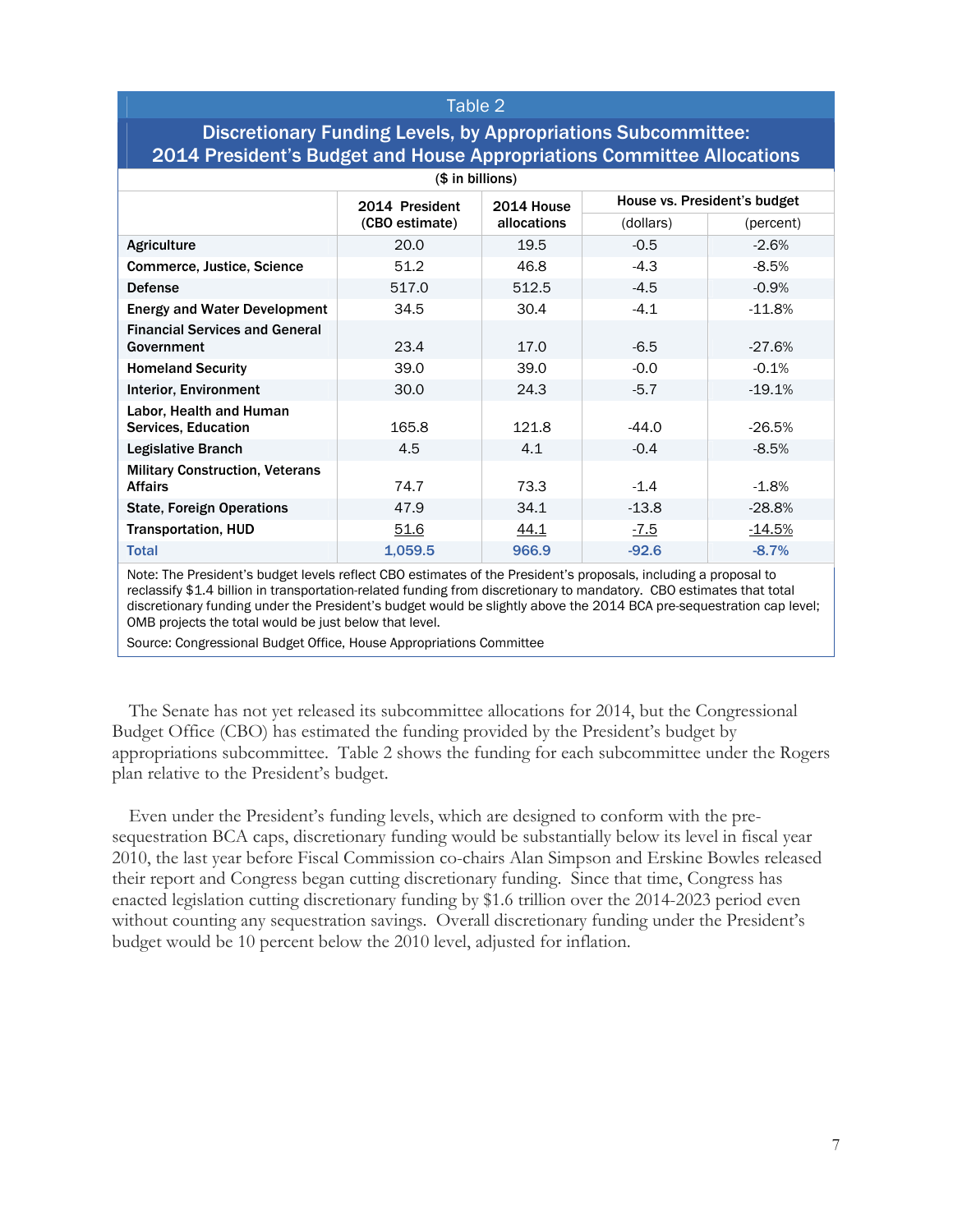#### Appendix: Calculating 2013 Appropriations After Sequestration

The estimates for fiscal year 2013 appropriations levels are more complicated than in normal years because of the rules related to the Budget Control Act's statutory caps and to sequestration. This appendix explains the 2013 estimates that we use in this analysis.

 Table 3 below begins with the final appropriations for 2013 (provided in H.R. 933), as scored by the Congressional Budget Office.<sup>11</sup> CBO estimated that the bill totaled \$1,043.0 billion in budget authority and complied with the BCA's security and non-security caps for  $2013$ ,<sup>12</sup> prior to sequestration. Compliance with the caps, however, is determined by OMB. So, H.R. 933 included a section that allowed OMB, if it estimated that the legislated amounts exceeded the caps, to impose across-the-board cuts to bring security and non-security funding down to the capped levels.

| Table 3                                                                                                                                            |                                           |             |           |  |  |  |  |  |
|----------------------------------------------------------------------------------------------------------------------------------------------------|-------------------------------------------|-------------|-----------|--|--|--|--|--|
| Bridge From Original CBO* Scoring of Discretionary Appropriations<br>To Current CBO Estimates, Fiscal Year 2013                                    |                                           |             |           |  |  |  |  |  |
|                                                                                                                                                    | Discretionary Budget Authority (billions) |             |           |  |  |  |  |  |
|                                                                                                                                                    | <b>Defense</b>                            | Non-defense | Total     |  |  |  |  |  |
| 2013 appropriations (H.R. 933), as scored by<br>CBO, before sequestration                                                                          | \$552.1                                   | \$490.9     | \$1,043.0 |  |  |  |  |  |
| OMB <sup>**</sup> across-the-board cuts to adhere to<br>statutory caps on discretionary funding, and<br>CBO May 2013 reestimates of appropriations | $-0.2$                                    | $-4.9$      | $-5.2$    |  |  |  |  |  |
| 2013 appropriations with updated estimates,<br>before sequestration                                                                                | 551.9                                     | 485.9       | 1,037.8   |  |  |  |  |  |
| 2013 sequestration applicable to these<br>programs                                                                                                 | $-34.1$                                   | $-21.4$     | $-55.5$   |  |  |  |  |  |
| 2013 appropriations, including sequestration                                                                                                       | 517.8                                     | 464.5       | 982.4     |  |  |  |  |  |
|                                                                                                                                                    |                                           |             |           |  |  |  |  |  |
| Addendum: 2014 discretionary caps, including<br>sequestration                                                                                      | 498.1                                     | 469.4       | 967.5     |  |  |  |  |  |
| * Congressional Budget Office<br>** Office of Management and Budget                                                                                |                                           |             |           |  |  |  |  |  |

Note: Amounts cover funding only for regular budget accounts, and so exclude funding designated for war, program integrity, disasters, or emergencies. Totals may not add due to rounding.

 $\overline{a}$ 

<sup>11</sup> CBO's estimate of \$1,043.0 billion includes savings of \$18.6 billion through changes in mandatory programs (CHIMPs), in line with established scorekeeping rules that treat these spending changes as discretionary for the purpose of evaluating compliance with budget targets. CBO's May report has "rebased" the CHIMP savings and so now counts them as mandatory rather than discretionary; for that reason, CBO's backup data shows total discretionary funding at \$1001.0 billion for 2013, \$18.6 billion higher than the \$982.4 billion figure we use here. We include the CHIMP savings in the totals for ease of comparison with the 2014 caps because similar CHIMP savings will surely be used to comply with the 2014 caps.

<sup>&</sup>lt;sup>12</sup> The caps for 2013 applied to the categories of security and non-security programs. For 2014, they switch to defense and non-defense. Security is a broader category than defense; it also includes homeland security, veterans, and international affairs programs. Sequestration for 2013, in contrast, applied separately to the defense and non-defense categories.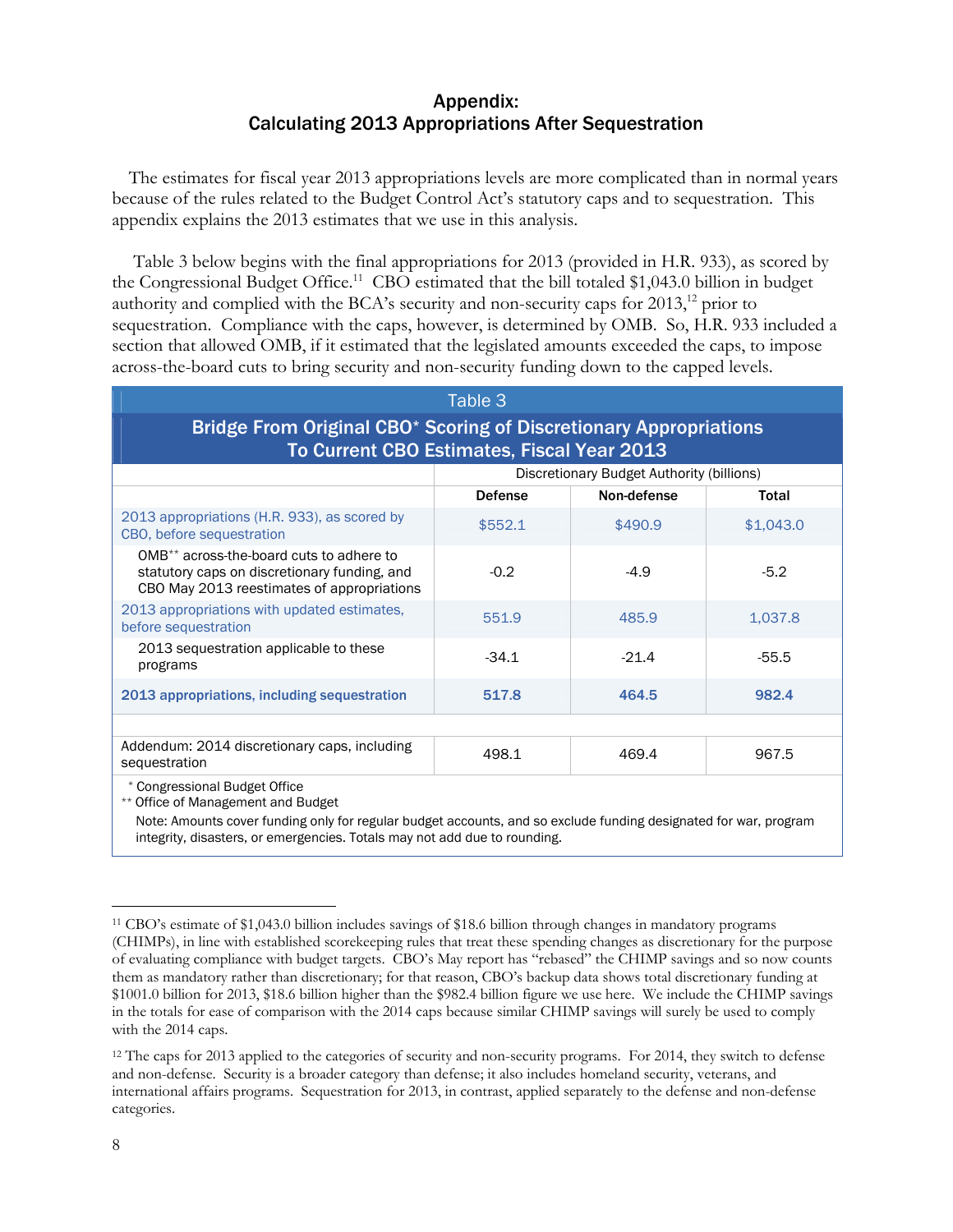OMB estimated that H.R. 933's security and non-security funding exceeded the caps by a small amount: 0.2 percent for non-security and 0.032 percent for security funding. Accordingly, the 2013 funding levels for all accounts under H.R. 933 were cut across the board by those percentages so that the resulting levels fully complied with the caps under OMB scoring.

In addition, since its original scoring of the bill, CBO has reestimated some of the non-defense discretionary programs that are open-ended, meaning that their cost depends in part on external factors such as the amount of receipts they collect. In particular, it now estimates that receipts for 2013 from the housing loan guarantee programs run by the Federal Housing Administration and the Government National Mortgage Association will be several billion dollars higher than it earlier expected, which reduces net non-defense budget authority in 2013.

When the above factors — OMB's across-the-board reductions and CBO's reestimates — are taken into account, total discretionary funding for 2013 is \$1,037.8 billion, prior to sequestration.

Sequestration then reduced this amount by \$55.5 billion, bringing total discretionary funding for 2013 down to \$982.4 billion.<sup>13</sup> (There are two reasons why the \$55.5 billion reduction is smaller than the full \$85.3 billion sequestration OMB ordered on March 1. First, the OMB sequestration includes cuts to mandatory programs and to certain discretionary funding — for war, program integrity, disaster, or emergency — that are not included in the totals discussed here or displayed in the table. Second, the discretionary sequestration was reduced by \$3.7 billion in defense and \$1.2 billion in non-defense programs due to the "crediting" rule. Under the crediting rule, budget accounts that were funded at a lower level in the final appropriations bill than in the continuing resolution as reduced by sequestration receive a smaller reduction when sequestration was re-applied to the final appropriations bill.)

For reference, the 2014 defense and non-defense caps, including sequestration, are listed at the bottom of the table.<sup>14</sup> Although the 2014 non-defense cap exceeds the 2013 post-sequestration level by about \$5 billion in nominal terms, this is a bit misleading. There are several reasons why the 2014 caps may be as tight as, or even tighter than, the 2013 post-sequestration level.

In particular, CBO estimates that receipts from the housing loan guarantee programs will be nearly \$4 billion lower in 2014 than in 2013; this leaves less room under the caps in 2014 for other non-defense programs than if the receipts stayed at the higher 2013 level.<sup>15</sup>

Similarly, the 2013 levels may reflect one-time measures that were used to meet the 2013 caps but that may not be fully repeatable in 2014. This can include, for example, so-called "CHIMPs," i.e., changes in mandatory programs that are made in appropriations bills.

 $\overline{a}$ 

<sup>13</sup> If the 2013 sequestration is first subtracted from CBO's scored total of \$1,043 billion for 2013 appropriations, the resulting total is \$988 billion — the figure that CBO mentions in footnote (a) of Table 3 in its May 2013 baseline report. OMB's across-the-board cuts and CBO's reestimates would then reduce the final total to \$982.4 billion.

<sup>&</sup>lt;sup>14</sup> In 2014, sequestration reduces the discretionary caps at the start of the appropriations process, unlike in 2013, when the sequestration reductions came at the end of the appropriations process. See footnote 1 for further explanation. The 2014 post-sequestration levels shown in Table 3 reflect the corrected caps OMB released on May 20th (see footnote 4 for further explanation).

<sup>15</sup> See footnote 6 for further explanation.